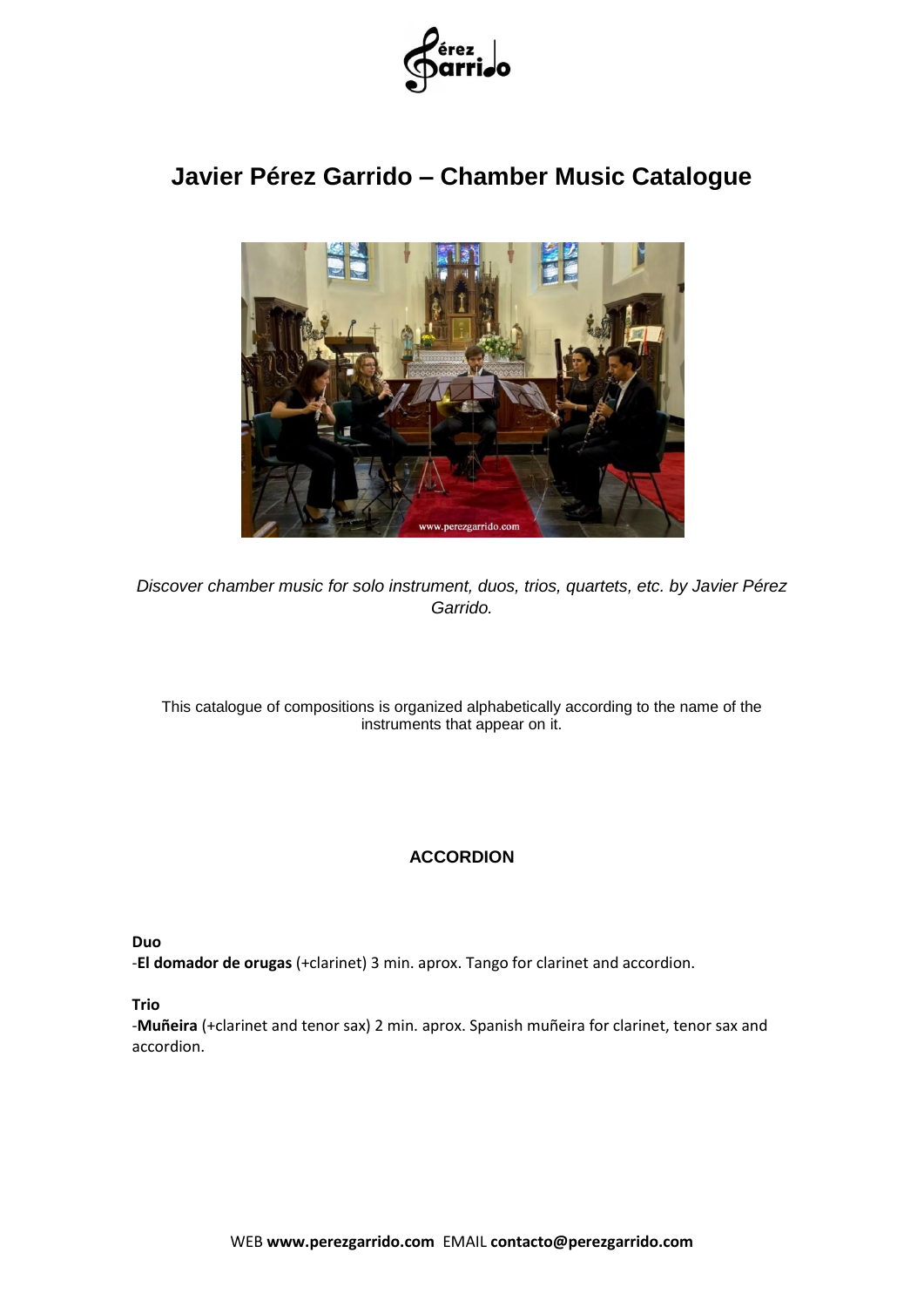

# **ALTO SAXOPHONE**

**Solo**

-**Pequeña pieza, Op.12a** 6:30 min. aprox. Festive work for solo sax with blues and jazz influences.

-**Tango Suite, Op.36b** 20 min. aprox. Five tangoes for soloist influenced by Astor Piazzolla's musical aesthetic.

# **BARITONE SAXOPHONE**

**Duo**

-**Bajo el viento azul, Op.20e** (+soprano sax) 3:30 min. aprox. Spanish pasodoble composed in a funny way for two oppossite instruments.

# **BASS CLARINET**

**Solo**

-**Medusa, Op.30** (solo clarinetist + audio Cd) 18:30 min. aprox. This work describes a jellyfish from two different points of view: the animal and the mythological figure. -**Sonata nº1, Op.28a** 35 min. aprox. This big sonata has several influences (minimalism, baroque, blues, classicism, jazz, latin music, rock, romanticism, etc.)

**Duo**

-**Bajo el viento azul, Op.20a** (+Eb clarinet) 3:30 min. aprox. Spanish pasodoble composed in a funny way for two oppossite instruments.

# **BASSOON**

**Solo**

-**Three Pieces, Op.43a** 6 min. aprox. Sonatina in three movements for solo bassoon.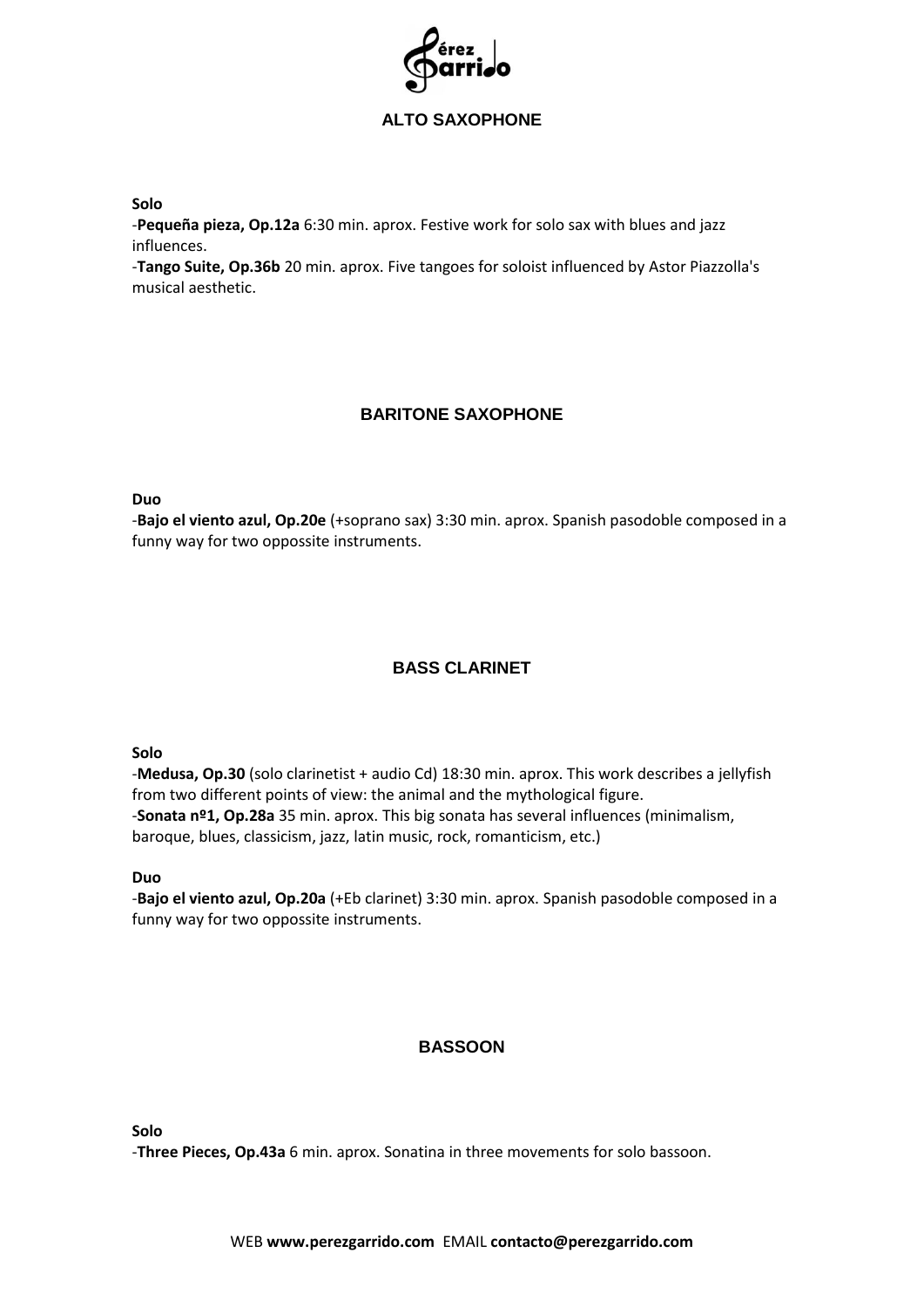

# **Quintet**

-**Minueto nº4** (+flute, oboe, clarinet and horn) 3 min. aprox. Classic minuet for flute, oboe, clarinet, horn and bassoon.

-**Sevillanas** (+flute, clarinet, oboe and horn) 5 min. aprox. Traditional Spanish sevillanas for flute, oboe, clarinet, horn and bassoon.

# **CLARINET**

### **Solo**

-**0:51, Op.51** 1 min. aprox. Composition influenced by jazz. Awarded by Fifteen Minutes of Fame for being premiered in New York City.

-**Medusa, Op.30** (solo clarinetist + audio Cd) 18:30 min. aprox. This work describes a jellyfish from two different points of view: the animal and the mythological figure.

-**Pequeña pieza, Op.12** 6:30 min. aprox. Festive work for solo clarinet with blues and jazz influences.

-**Poema** 2.30 min. aprox. Little sonatina divided into two movements.

-**Tango Suite, Op.36a** 20 min. aprox. Five tangoes for soloist influenced by Astor Piazzolla's musical aesthetic.

### **Duo**

-**Cinco dúos, Op.1** (2 clarinets) 12 min. aprox. These duos caricature five little scenes that happened to the composer.

-**El domador de orugas** (+accordion) 3 min. aprox. Tango for clarinet and accordion.

-**The Ugly Duckling, Op.Cuack** (+narrator) 13:30 min. aprox. Musical tale that represents the ugly duckling story.

-**Lento espressivo, vers. a** (+violin) 3 min. aprox. Lento espressivo is a quiet and melancholic piece for clarinet and violin.

-**Lied nº2** (+piano) 8 min. aprox. Lied composed in a classic and romantic way.

-**Melody** (+piano) 2 min. aprox. Little piece for clarinet and piano.

-**Little duo** (+tenor sax) 3:30 min. aprox. This little duo has several influences by romantic music and swing style.

-**Sonatango, Op.39** (+piano) 8:30 min. aprox. Composition for clarinet and piano that joins the classic sonata with tango.

# **Trio**

-**Dios te Salve** (+violin and violoncello) 2:30 min. aprox. Chamber trio based on a religious anthem.

-**Ensueño** (+violin and violoncello) 2 min. aprox. Romantic and expressive composition.

-**Muñeira** (+tenor sax + accordion) 2 min. aprox. Spanish muñeira for clarinet, tenor sax and accordion.

#### **Quartet**

-**Carmen Checa Jiménez, Op.8a** (4 clarinets) 6 min. aprox. Spanish pasodoble inspired by an andalusian woman.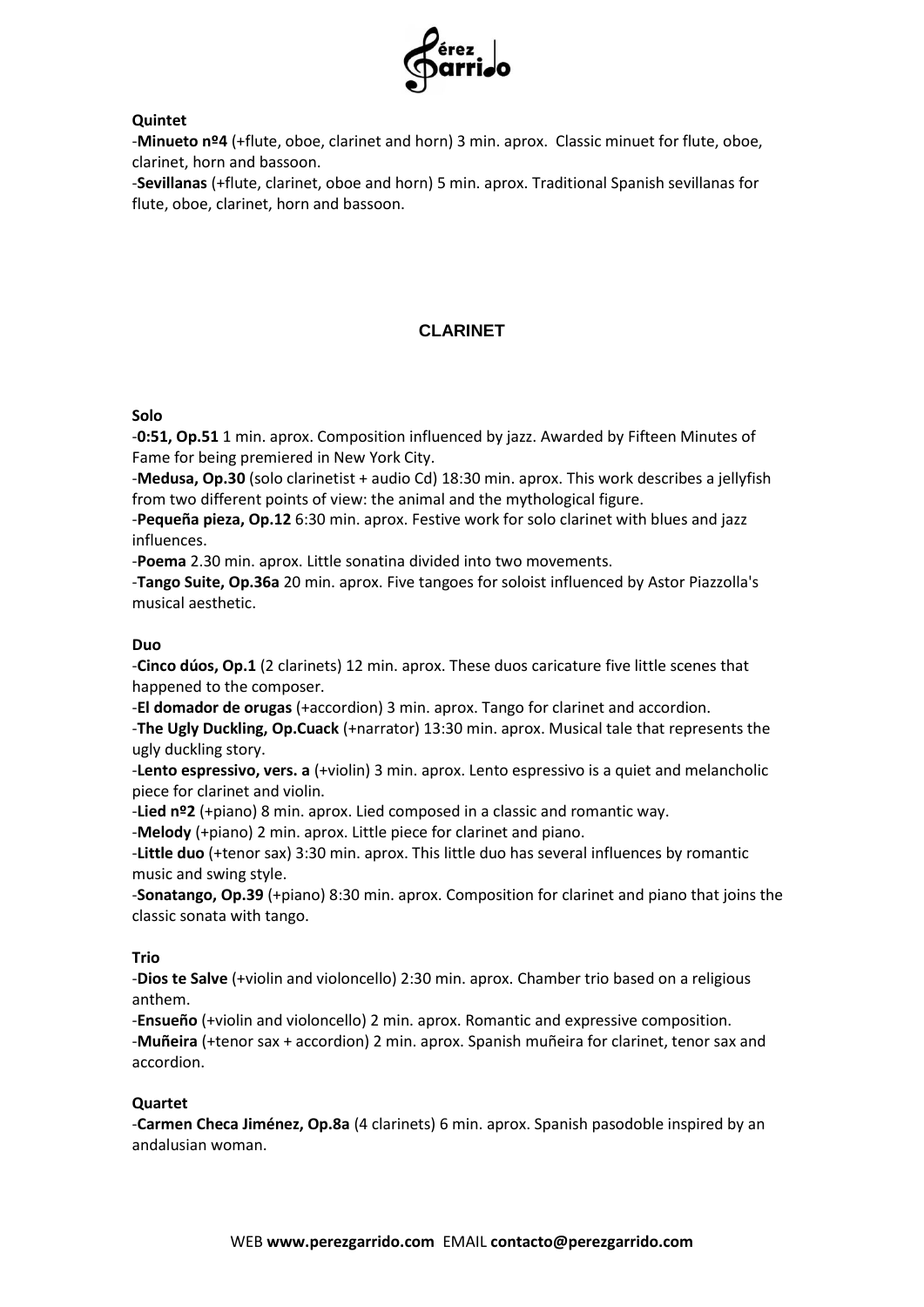

-**Quartet nº1, Op.53 "Tragic"** (4 clarinets) 14 min. aprox. This programmatic composition, commissioned by the clarinet quartet "Vert", reflects on the idea of human suffering and pain in the face of death.

-**Minueto nº1** (4 clarinets) 3 min. aprox. Classic minuet for clarinet quartet.

-**Papá, hazme un bocadillo de sobrasada** (4 clarinets) 4 min. aprox. This composition represents a joke.

### **Quintet**

-**Minueto nº4** (+flute, oboe, horn and bassoon) 3 min. aprox. Classic minuet for flute, oboe, clarinet, horn and bassoon.

-**Quintet nº1, Op.19** (+2 violins, viola and violonchelo) 15 min. aprox. Chamber composition divided into four movements. It mixes melodic and harmonic patterns from the XX Century with classical structures.

-**Sevillanas** (+flute, oboe, horn and bassoon) 5 min. aprox. Traditional Spanish sevillanas for flute, oboe, clarinet, horn and bassoon.

# **DOUBLE BASS**

#### **Duo**

-**Bajo el viento azul, Op.20c** (+violin) 3:30 min. aprox. Spanish pasodoble composed in a funny way for two oppossite instruments.

#### **Trio**

-**Modal songs, Op.38** (+harp and violoncello) 18 min. aprox. Sonata inspired by medial secular music.

# **Eb CLARINET**

**Duo**

-**Bajo el viento azul, Op.20**a (+bass clarinet) 3:30 min. aprox. Spanish pasodoble composed in a funny way for two oppossite instruments.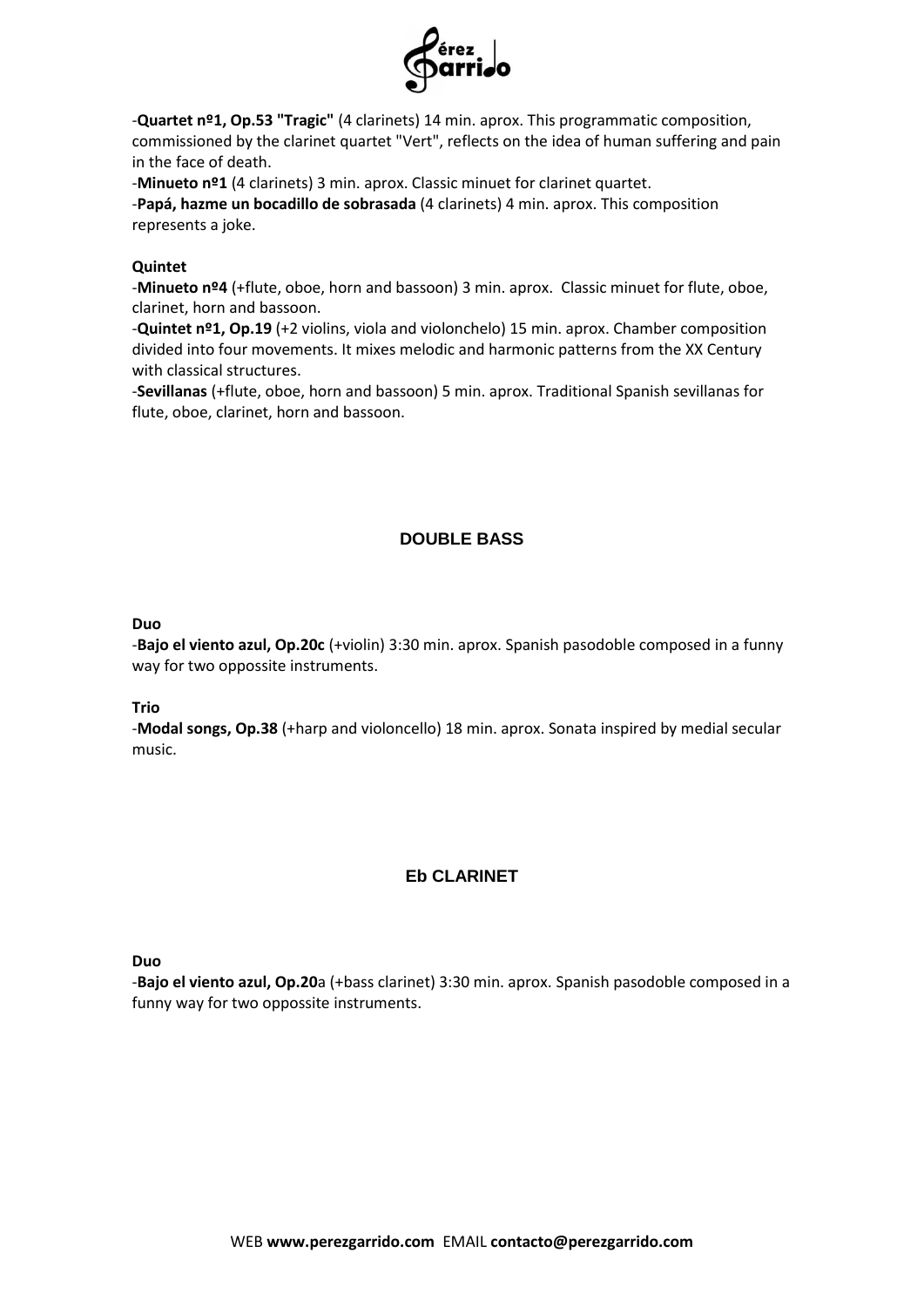

# **ENGLISH HORN**

#### **Solo**

-**Three pieces, Op.43** (nº2, others are preferabily for oboe) 6 min. aprox. Sonatina in three movements for solo oboe (english horn optional, piece nº2).

#### **Duo**

-**Bajo el viento azul, Op.20b** (+oboe) 3:30 min. aprox. Spanish pasodoble composed in a funny way for two oppossite instruments.

# **EUPHONIUM**

#### **Quartet**

-**Fantasía Andaluza, Op.47** (2 euphoniums + 2 tubas or 1 euphonium + 3 tubas) 3:30 min. aprox. Fantasy inspired by Andalusian traditional music. Winner of the Honorable Mention by National Composition Competition "Manuel Carrascosa" from Valencia.

# **FLUTE**

#### **Solo**

-**Tango Suite, Op.36** 20 min. aprox. Five tangoes for soloist influenced by Astor Piazzolla's musical aesthetic.

#### **Duo**

-**Lied nº1** (+piano) 5 min. aprox. Lied composed in a classic and romantic way.

#### **Quintet**

-**Minueto nº4** (+oboe, clarinet, horn and bassoon) 3 min. aprox. Classic minuet for flute, oboe, clarinet, horn and bassoon.

-**Sevillanas** (+oboe, clarinet, horn and bassoon) 5 min. aprox. Traditional Spanish sevillanas for flute, oboe, clarinet, horn and bassoon.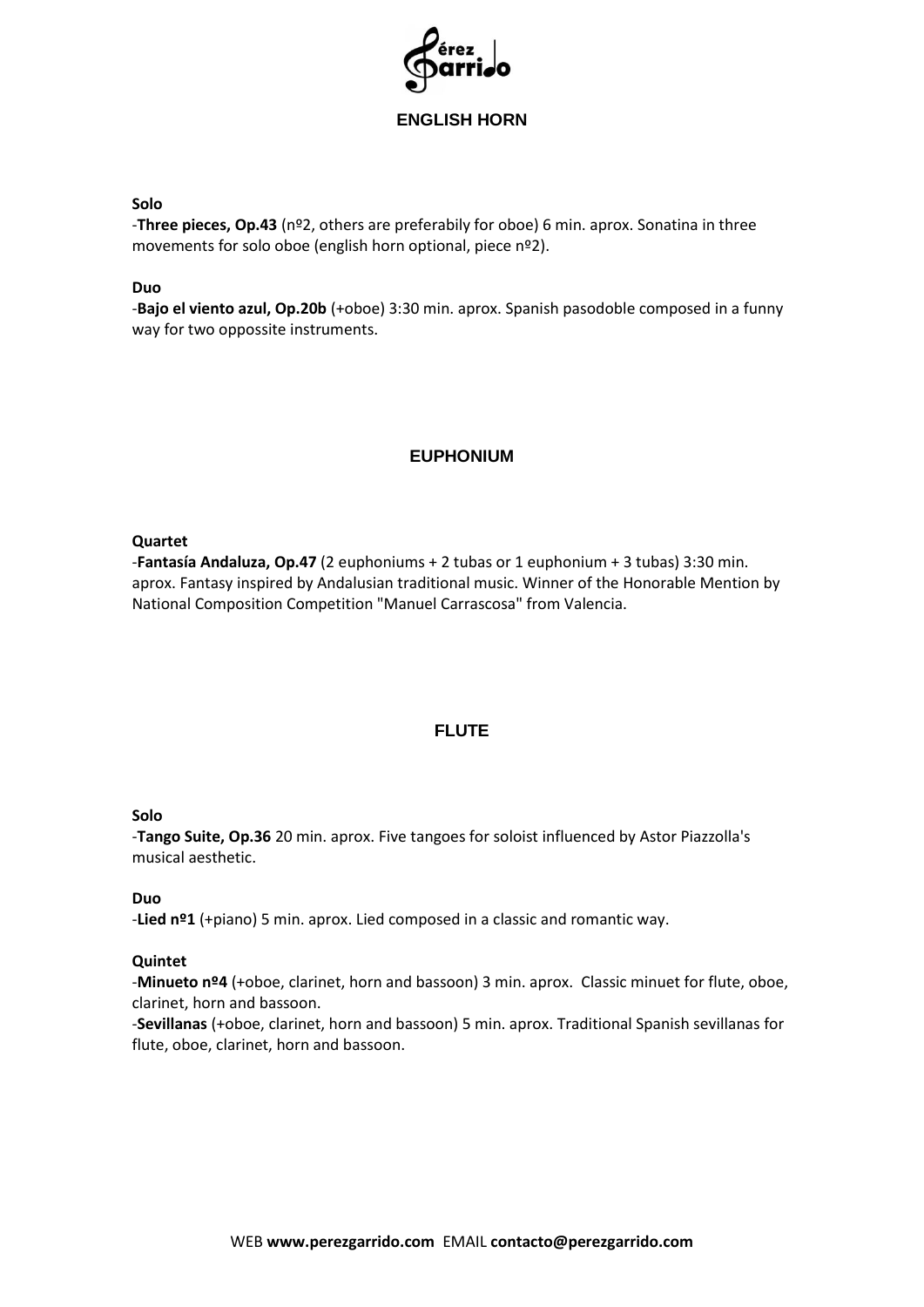

-**Bajo el viento azul, Op.20** (+flautín) 3:30 min. aprox. Spanish pasodoble composed in a funny way for two oppossite instruments.

# **HARP**

**Trio**

-**Modal songs, Op.38** (+violoncello and double bass) 18 min. aprox. Sonata inspired by medial secular music.

# **HARPSICHORD**

**Solo**

-**Hamada´s prelude** (any keyboard instrument) 1 min. aprox. Litle prelude influenced by eastern music.

-**Six inventions** (any keyboard instrument) 16 min. aprox. This six inventions receive influences by Baroque music.

#### **HORN**

#### **Quintet**

-**Minueto nº4** (+flute, clarinet, oboe and bassoon) 3 min. aprox. Classic minuet for flute, oboe, clarinet, horn and bassoon.

-**Sevillanas** (+flute, oboe, clarinet and bassoon) 5 min. aprox. Traditional Spanish sevillanas for flute, oboe, clarinet, horn and bassoon.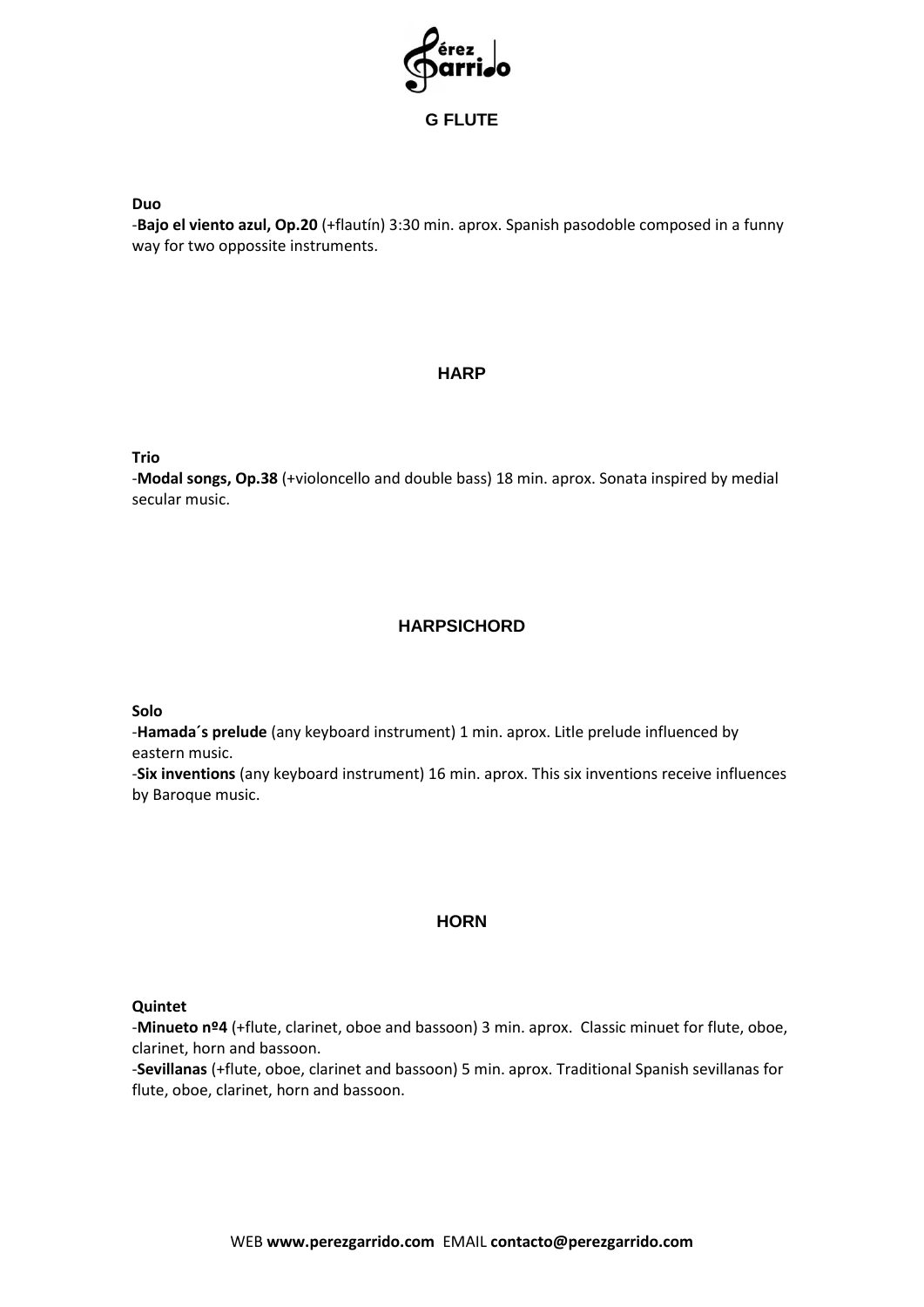

-**The Ugly Duckling, Op.Cuack** (+clarinet) 13:30 min. aprox. Musical tale that represents the ugly duckling story.

# **OBOE**

#### **Solo**

-**Three pieces, Op.43** (nº2 is preferabily for english horn) 6 min. aprox. Sonatina in three movements for solo oboe (english horn optional, piece nº2).

#### **Duo**

-**Bajo el viento azul, Op.20b** (+corno inglés) 3:30 min. aprox. Spanish pasodoble composed in a funny way for two oppossite instruments.

#### **Quintet**

-**Minueto nº4** (+flute, clarinet, horn and bassoon) 3 min. aprox. Classic minuet for flute, oboe, clarinet, horn and bassoon.

-**Sevillanas** (+flute, clarinet, horn and bassoon) 5 min. aprox. Traditional Spanish sevillanas for flute, oboe, clarinet, horn and bassoon.

#### **ORGAN**

**Solo**

-**Hamada´s prelude** (any keyboard instrument) 1 min. aprox. Litle prelude influenced by eastern music.

-**In Paradisum, Op.46** 5:30 min. aprox. Religious composition that represents through the mystical minimalism the paradise.

-**Six inventions** (any keyboard instrument) 16 min. aprox. This six inventions receive influences by Baroque music.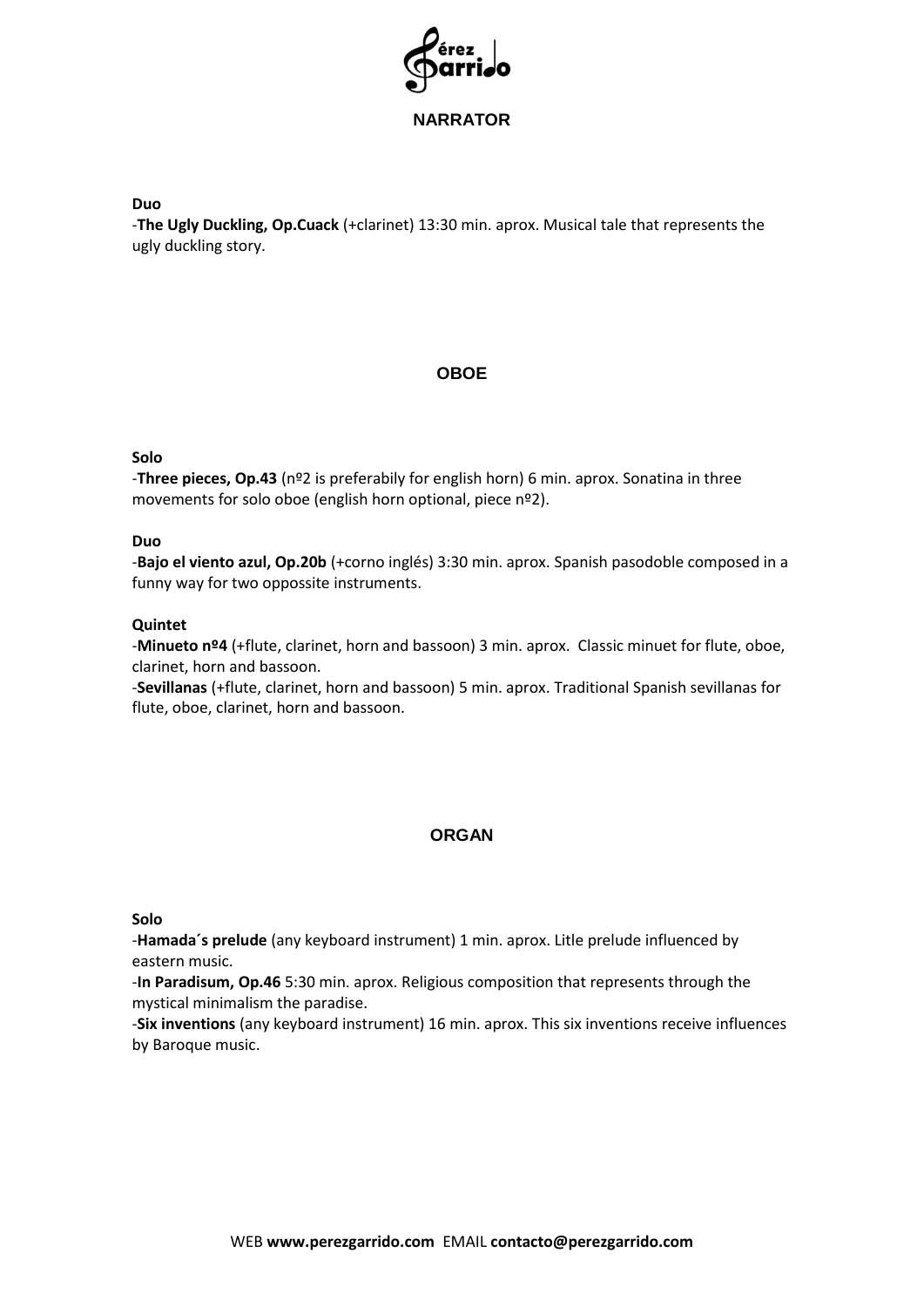

-**Tres dúos, Op.9** (2 snare drums) 8 min. aprox. Rhytmic and enthusiastic composition for two snare drums.

# **PIANO**

#### **Solo**

-**Adagio** 3 min. aprox. Little and melancholic piece.

-**Hamada´s prelude** (any keyboard instrument) 1 min. aprox. Litle prelude influenced by eastern music.

-**Lento espressivo** 3 min. aprox. Lento espressivo is a quiet and melancholic piece for solo piano.

-**Six inventions** (any keyboard instrument) 16 min. aprox. This six inventions receive influences by Baroque music.

-**Tetracordos** 1:30 min. aprox. Composition inspired by Greek ancient music.

-**Three Sad Tangoes, Op.41** 10 min. aprox. Sonata for solo piano inspired by the essence of tango.

#### **Duo**

-**Lied nº1** (+flute) 5 min. aprox. Lied composed in a classic and romantic way.

-**Lied nº2** (+clarinet) 8 min. aprox. Lied composed in a classic and romantic way.

-**Melody** (+clarinet) 2 min. aprox. Little piece for clarinet and piano.

-**Pequeña pieza, Op.2** (+violoncello) 4 min. aprox. This romantic composition uses one harmonic pattern from a J.S. Bach´s prelude.

-**Pequeña pieza, Op.2a** (+theremin) 4 min. aprox. This romantic composition uses one harmonic pattern from a J.S. Bach´s prelude.

-**Synesthetic Preludes, Op.32** (+violin) 15 min. aprox. Five synesthetic preludes describing colors by sounds.

-**Synesthetic Preludes, Op.32a** (+violoncello) 15 min. aprox. Five synesthetic preludes describing colors by sounds.

-**Sonatango, Op.39** (+clarinet) 8:30 min. aprox. Composition for clarinet and piano that joins the classic sonata with tango.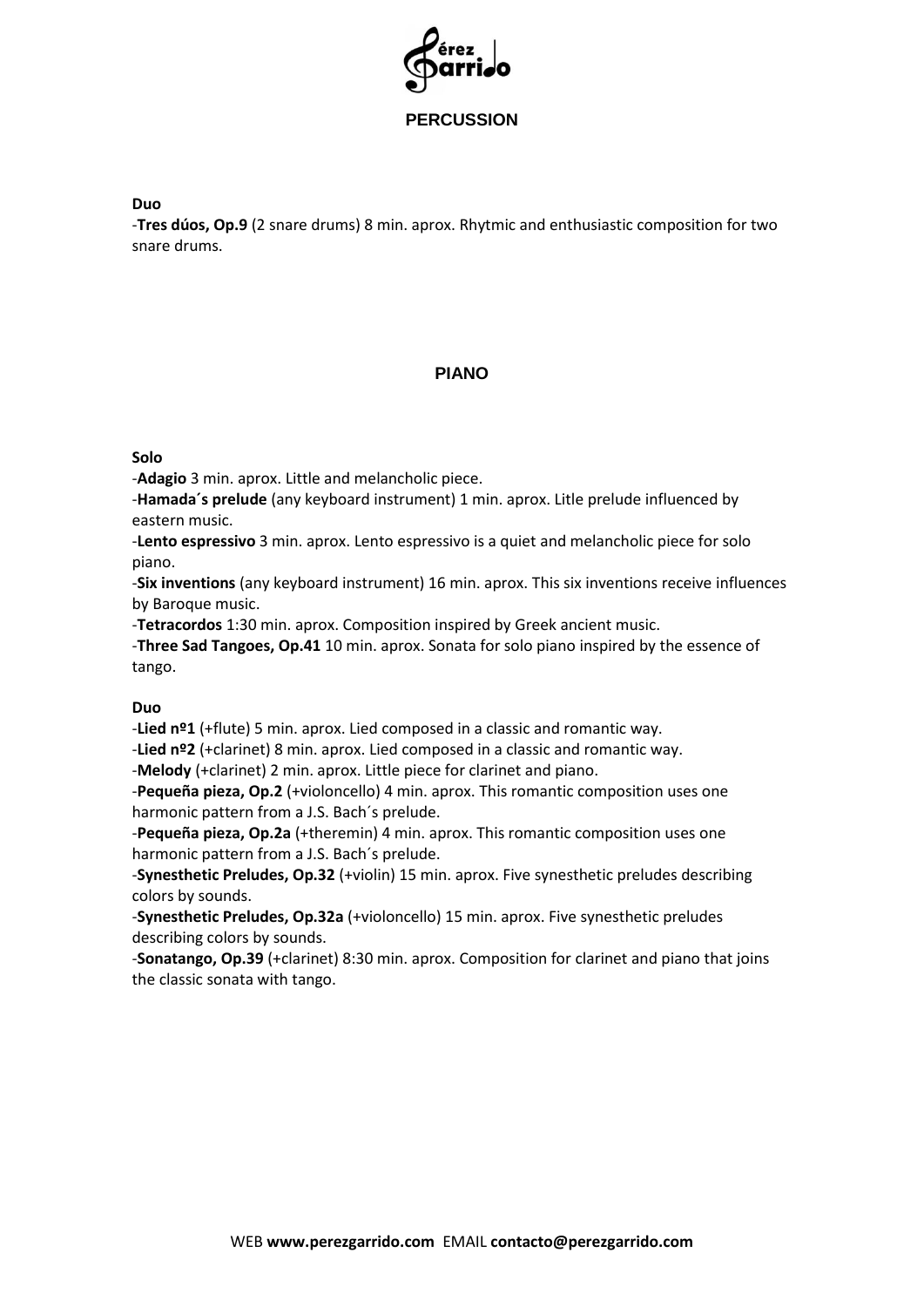

-**Bajo el viento azul, Op.20** (+flauta en sol) 3:30 min. aprox. Spanish pasodoble composed in a funny way for two oppossite instruments.

# **SOPRANO SAXOPHONE**

#### **Solo**

-**Pequeña pieza, Op.12a** 6:30 min. aprox. Festive work for solo sax with blues and jazz influences.

-**Tango Suite, Op.36b** 20 min. aprox. Five tangoes for soloist influenced by Astor Piazzolla's musical aesthetic.

#### **Duo**

-**Bajo el viento azul, Op.20e** (+baritone sax) 3:30 min. aprox. Spanish pasodoble composed in a funny way for two oppossite instruments.

# **TENOR SAXOPHONE**

#### **Solo**

-**Pequeña pieza, Op.12a** 6:30 min. aprox. Festive work for solo sax with blues and jazz influences.

#### **Duo**

-**Little duo** (+clarinet) 3:30 min. aprox. This little duo has several influences by romantic music and swing style.

#### **Trio**

-**Muñeira** (+clarinet and accordion) 2 min. aprox. Spanish muñeira for clarinet, tenor sax and accordion.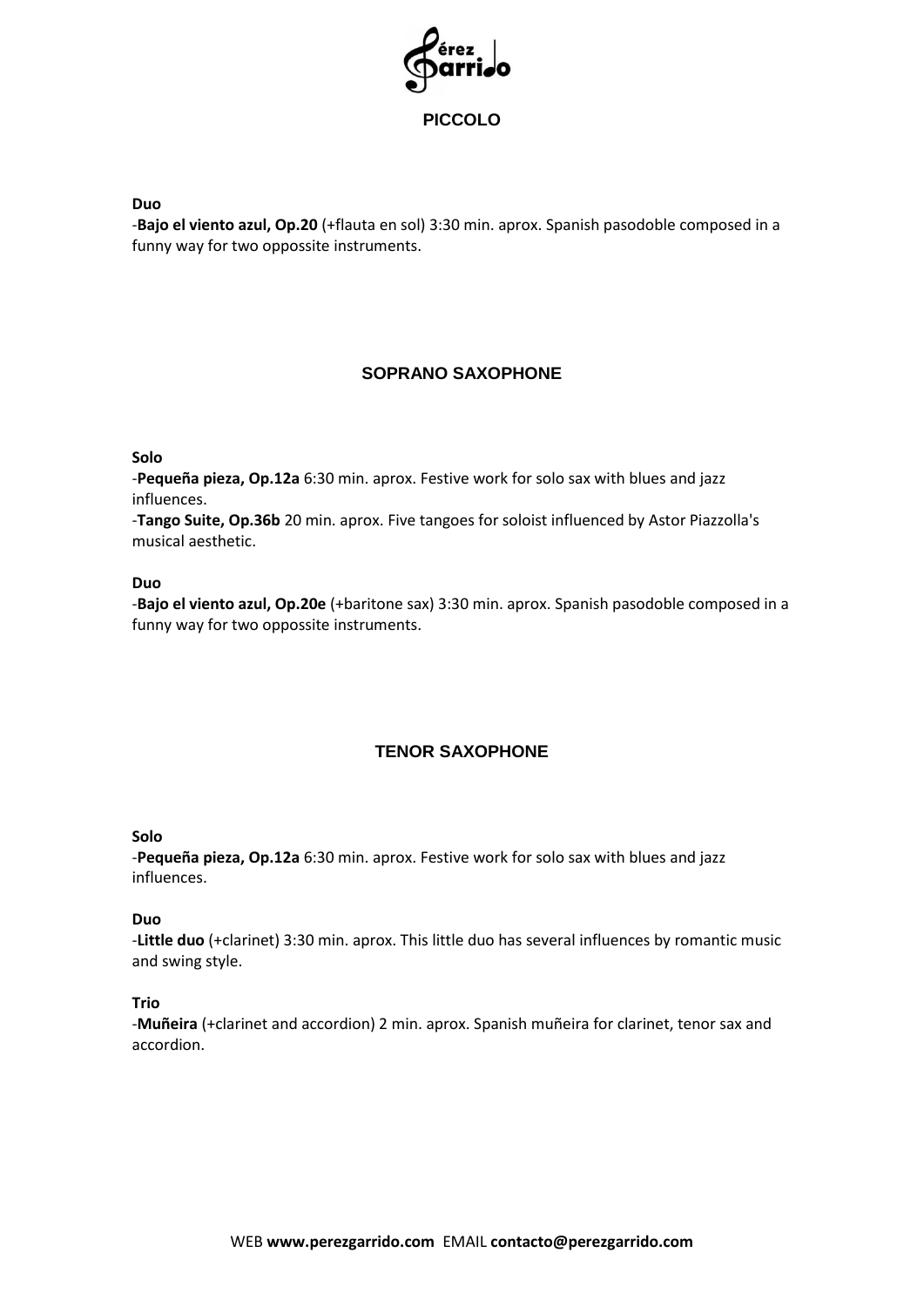

-**Pequeña pieza, Op.2** (+piano) 4 min. aprox. This romantic composition uses one harmonic pattern from a J.S. Bach´s prelude.

# **TROMBONE**

#### **Duo**

-**Gran dúo, Op.13** (+trombone) 18:30 min. aprox Heroic composition divided into four movements.

-**Rocking trombone!** (2 trombones) 4:30 min. aprox. Enthusiastic and joyful composition for two trombones influenced by rock. Commissioned by Numskull International Competition.

# **TRUMPET**

#### **Duo**

-**Bajo el viento azul, Op.20d** (+tuba) 3:30 min. aprox. Spanish pasodoble composed in a funny way for two oppossite instruments.

#### **Quintet**

-**Divertimento, Op.25** (5 trumpets) 7 min. aprox. This work is written for five trumpets and was premiered in Vienna.

#### **TUBA**

**Duo**

-**Bajo el viento azul, Op.20d** (+trumpet) 3:30 min. aprox. Spanish pasodoble composed in a funny way for two oppossite instruments.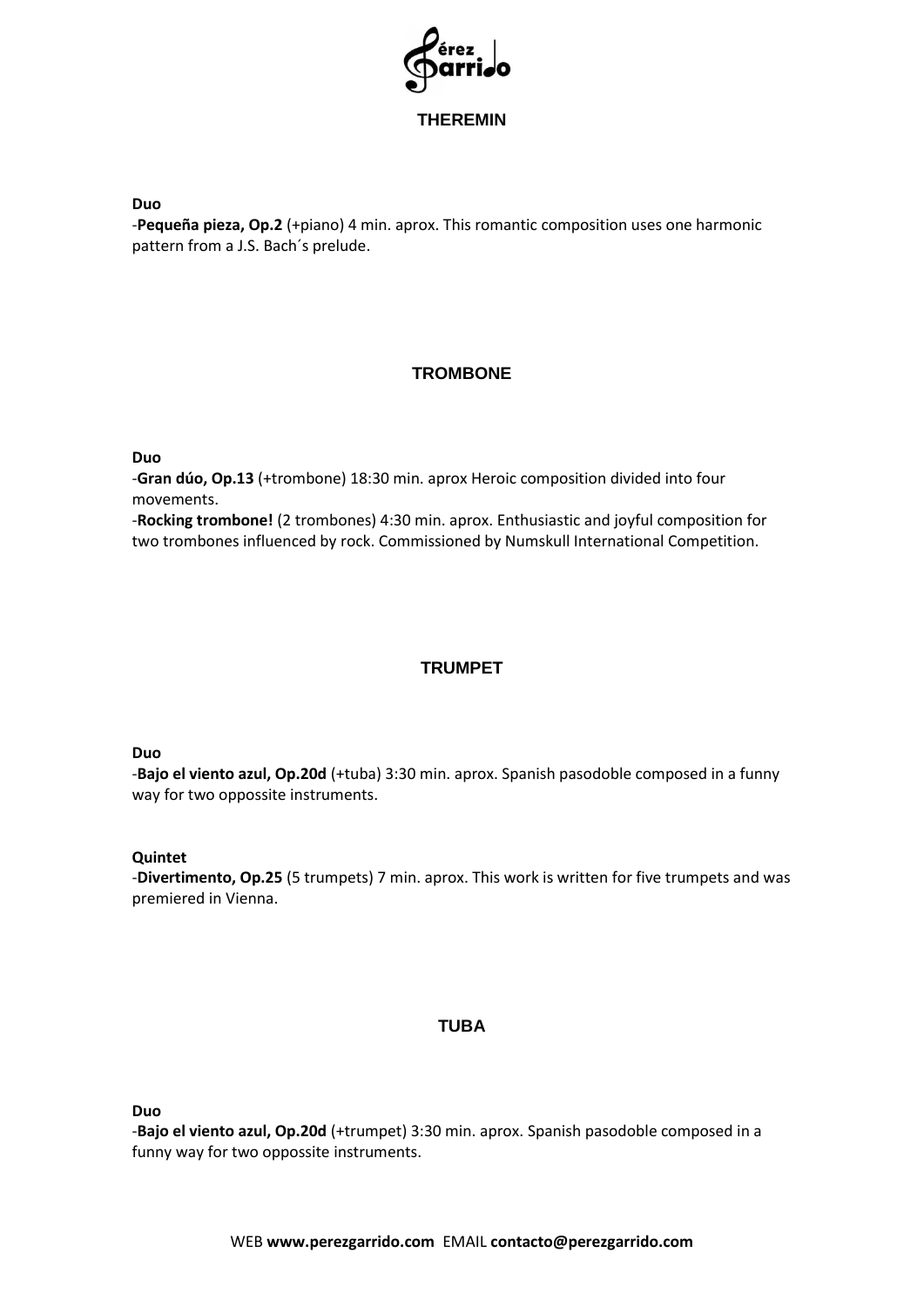

-**Gran dúo, Op.13** (+trombone) 18:30 min. aprox Heroic composition divided into four movements.

#### **Quartet**

-**Fantasía Andaluza, Op.47** (2 tubas + 2 euphoniums or 3 tubas + 1 euphonium) 3:30 min. aprox. Fantasy inspired by Andalusian traditional music. Winner of the Honorable Mention by National Composition Competition "Manuel Carrascosa" from Valencia.

### **VIOLA**

#### **Quintet**

-**Quintet nº1, Op.19** (+clarinet, 2 violins and violonchelo) 15 min. aprox. Chamber composition divided into four movements. It mixes melodic and harmonic patterns from the XX Century with classical structures.

# **VIOLIN**

#### **Duo**

-**Bajo el viento azul, Op.20c** (+double bass) 3:30 min. aprox. Spanish pasodoble composed in a funny way for two oppossite instruments.

-**Lento espressivo, vers. a** (+clarinet) 3 min. aprox. Lento espressivo is a quiet and melancholic piece for clarinet and violin.

-**Synesthetic Preludes, Op.32** (+piano) 15 min. aprox. Five synesthetic preludes describing colors by sounds.

#### **Trio**

-**Dios te Salve** (+clarinet and violoncello) 2:30 min. aprox. Chamber trio based on a religious anthem.

-**Ensueño** (+clarinet and violoncello) 2 min. aprox. Romantic and expressive composition.

#### **Quintet**

-**Quintet nº1, Op.19** (2 violins + clarinet, viola and violonchelo) 15 min. aprox. Chamber composition divided into four movements. It mixes melodic and harmonic patterns from the XX Century with classical structures.